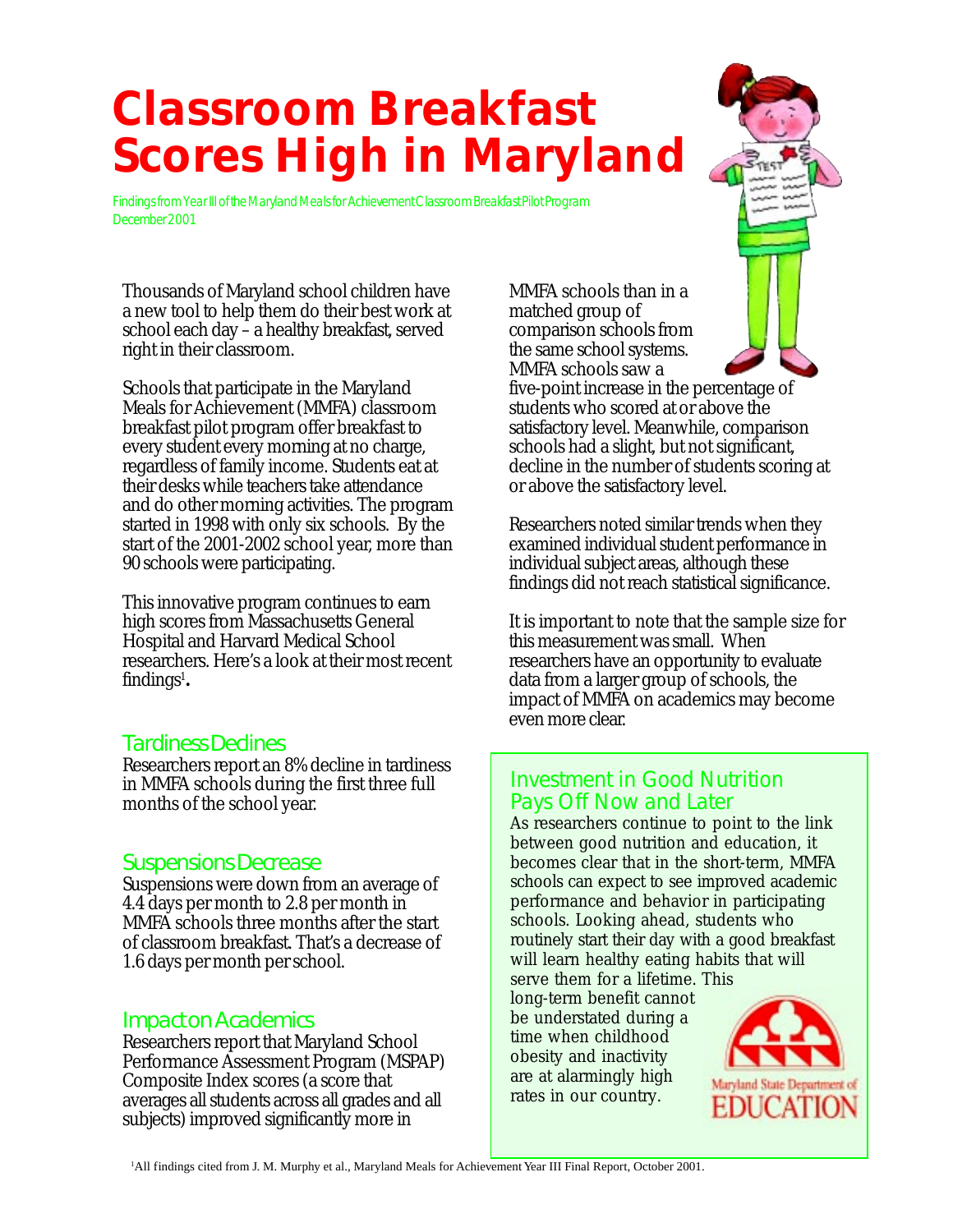## Staff Report Positive Changes

Some of the most compelling information about MMFA comes from the people who see it in action each day. Teachers, principals, nurses, and guidance counselors all report positive changes following the start of classroom breakfast in their schools.

# *Learning*

*Environment* More than eight out of ten school staff members surveyed reported that the school learning environment had improved as a result of MMFA.



### *Student Behavior*

Staff also believe the program helps to improve student behavior. Seventy-two percent of the staff members surveyed in first-year MMFA schools said they felt student behavior improved following the start of classroom breakfast.

change in learning environment. This feedback suggests that the benefits of classroom breakfast persist and, in some cases, increase over time.

When asked about the future of MMFA, 91% of staff surveyed said the program should continue in their school. The highest approval ratings came from the schools that have had the program the longest. Among these schools, 94% of staff reported that the program should continue.

One teacher reported that MMFA gives her a chance to assess the class before instruction begins. "It is a time to interact with the kids and to really know what is going on at home. It gives you a chance, if you had a problem with a child the day before to get him/her set on the right track for that day."

Another teacher who had been worried about the additional responsibilities said that MMFA is definitely worth the effort.

#### *Student Attentiveness*

Seventy-three percent of staff surveyed in first-year MMFA schools reported an improvement in student attentiveness following the start of the program.

#### *Benefits Aren't Only for First-Year Schools*

Researchers noted that staff continued to report improvements in learning environment, behavior, and attentiveness during the second and third years of the program. For example, schools that have had MMFA the longest have the highest percentage of staff reporting a positive

"I would be upset now if they took the breakfast program away." -- teacher

> "I felt I had enough to do with preparing for teaching that to have breakfast in my classroom would just be extra work and a big mess," the teacher explained. "But I found that I barely have to do any work at all, and the kids are so much better behaved that my lessons go much smoother. I would want to tell other teachers that it may seem like a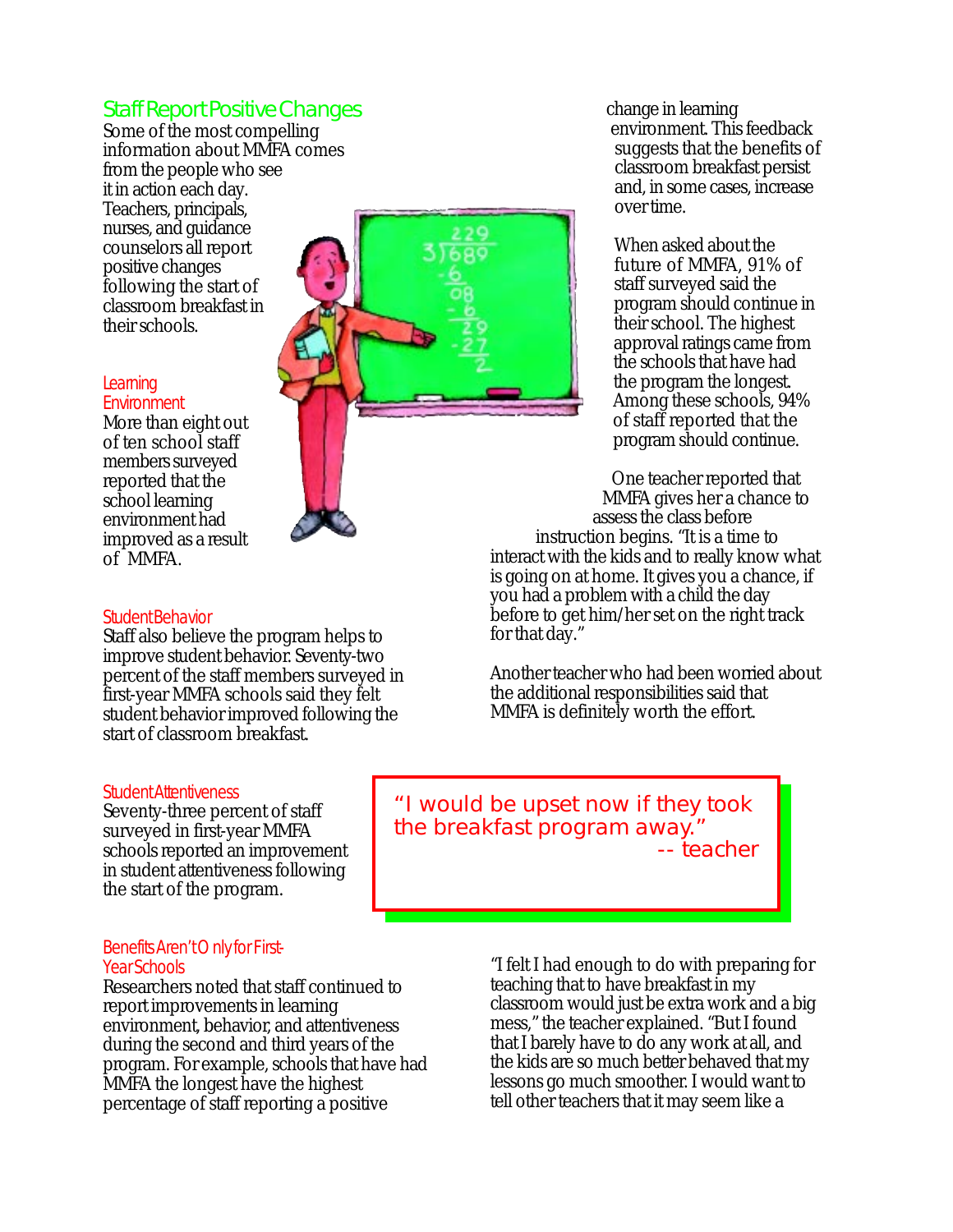hassle, but it really is minimal work with a lot of positive payoffs.…I would be upset now if they took the breakfast program away."

One principal describes the program this way:

"The classroom breakfast program has given my children…three things: one – it gets my babies to school on time, two – it puts food into their tummies, and three – it lets them concentrate and learn."

Another principal reported just after the start of the program that MMFA has "greatly enhanced the educational environment" in her school. She credited MMFA with improving attendance, decreasing tardiness and discipline referrals, and helping students to be more alert.

## Program Also Earns High Marks from Parents and **Students**

#### *Parents*

Ninety-nine percent of parents who responded to the survey said the program had helped their family. When asked what kind of impact the program has had, frequent responses included providing a good start to the day for children, improved attention and learning among students, and relief to parents' worries about children getting breakfast. Nearly one in four parents reported that MMFA makes mornings easier at home.

#### *Students*

Does MMFA make the grade with students? Absolutely. Of more than 1,000 students surveyed, 81% said they like classroom breakfast.

When asked what difference MMFA makes in their school, the most common responses are that classroom breakfast provides an opportunity for everyone to eat and that fewer students are hungry. Some students mention that they enjoy the opportunity to eat with their friends and get to know their teachers better.

## "It lets them concentrate and learn."

-- principal

One third-grader said she likes the program because she doesn't have to rush around at home trying to squeeze in breakfast. "Having breakfst at school every days helps me because I won't have to be hungry during language arts," she explained.

## More Students Eat

Schools that participate in MMFA see a dramatic increase in the number of students who eat breakfast at school. The statewide average daily participation for School Breakfast is about 11%. That means about one in ten students makes the trip to the cafeteria for breakfast. These students may or may not pay for their meals, depending on their eligibility for free or reduced-price meals. In MMFA schools, participation averages 72% and some schools see participation soar as high as 90%.

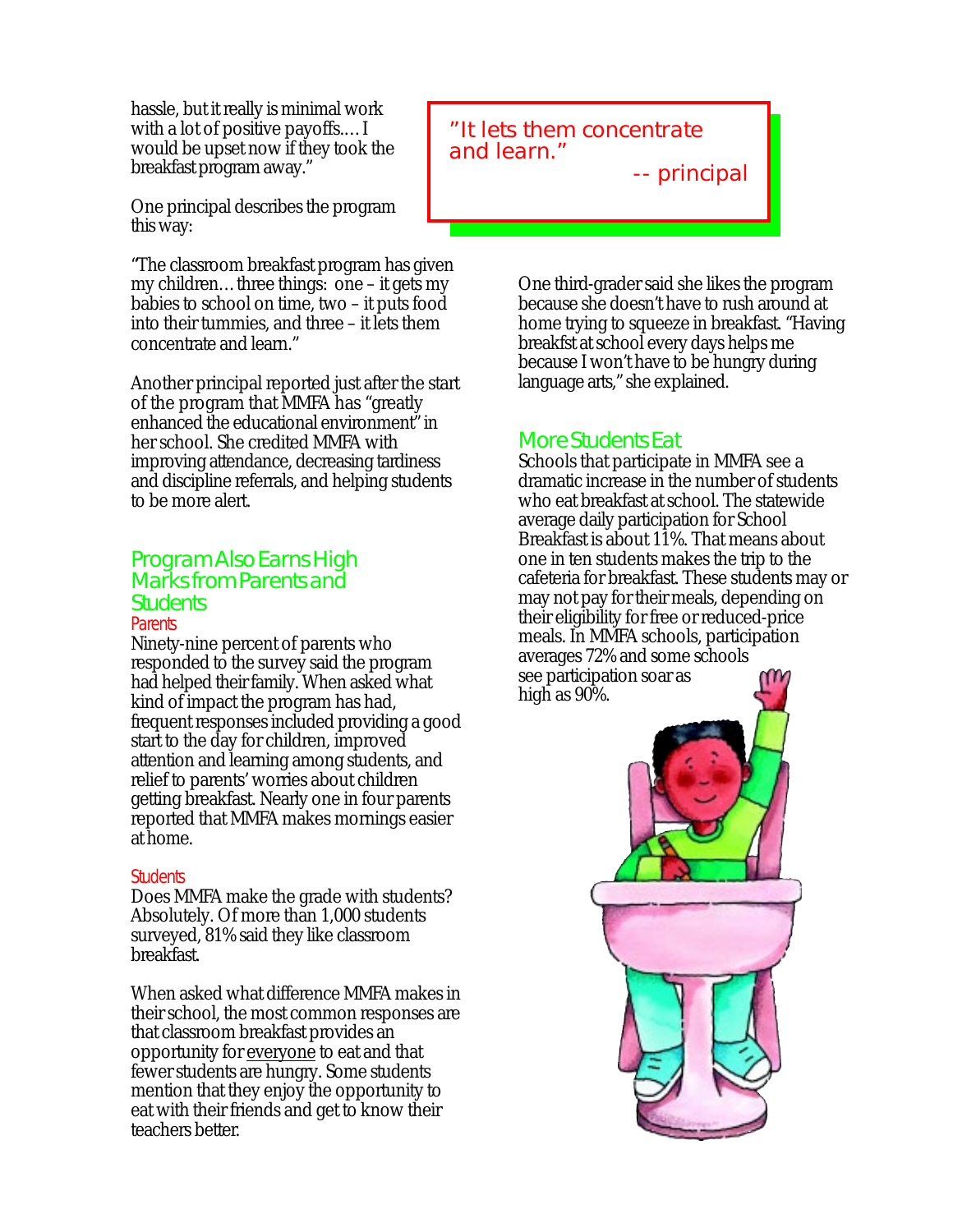## The Classroom Component Is Critical

One reason more students eat is because they don't have to pay for their meal. But it's certainly not the only reason. In fact, researchers suggest that the classroom component is what makes this program so successful. In fact, related research in Baltimore City showed only a modest 5% increase in the school breakfast participation rate for schools that offered breakfast at no charge in the cafeteria. The Baltimore City schools that offered breakfast at no charge in the classroom saw participation triple.

Why? Lots of reasons. When students eat at their desks, they don't have to juggle coats, book bags, and a cafeteria tray. They don't

"Having breakfast at school every day helps me because I won't have to be hungry during language arts." -- student

## What's on the Menu

Each school serves meals that meet U.S. Department of Agriculture nutrition standards consistent with the Dietary Guidelines for Americans and Recommended **Dietary** Allowances for children. Menus vary from school to school, but



generally include milk, juice or fruit, and an entrée such as a muffin, bagel, cereal, French toast sticks, or breakfast sandwich. Many schools offer a hot entrée at least occasionally.

have to rush through their meal to get back to homeroom. Instead, they have an opportunity to sit quietly at their desks, talk with their teacher and classmates, and get ready for the morning's lessons.

## MMFA Serves a Diverse Group of Children

Students from 15 school systems across Maryland participated in MMFA during the 2000-2001 school year. These students represent a mix of cultures and economic backgrounds. Some live in rural areas, while others live in or near cities. By law, schools must have at least 40% of their enrolled students eligible for free or reduced-price meals. Free and reduced-price eligibility of MMFA schools ranges from just over 40% to nearly 100%.

## Paying the Bill

State lawmakers provided \$964,000 to fund MMFA for the 2000-2001 school year. The State appropriated nearly \$2 million for the 2001-2002 school year, to provide for the program in more than 90 schools statewide. MMFA funds supplement federal and state funds provided under the traditional School Breakfast Program. Because MMFA funds are meant to cover the cost of providing a free meal to students who would normally pay something to eat School Breakfast, MMFA schools must participate in the School Breakfast Program.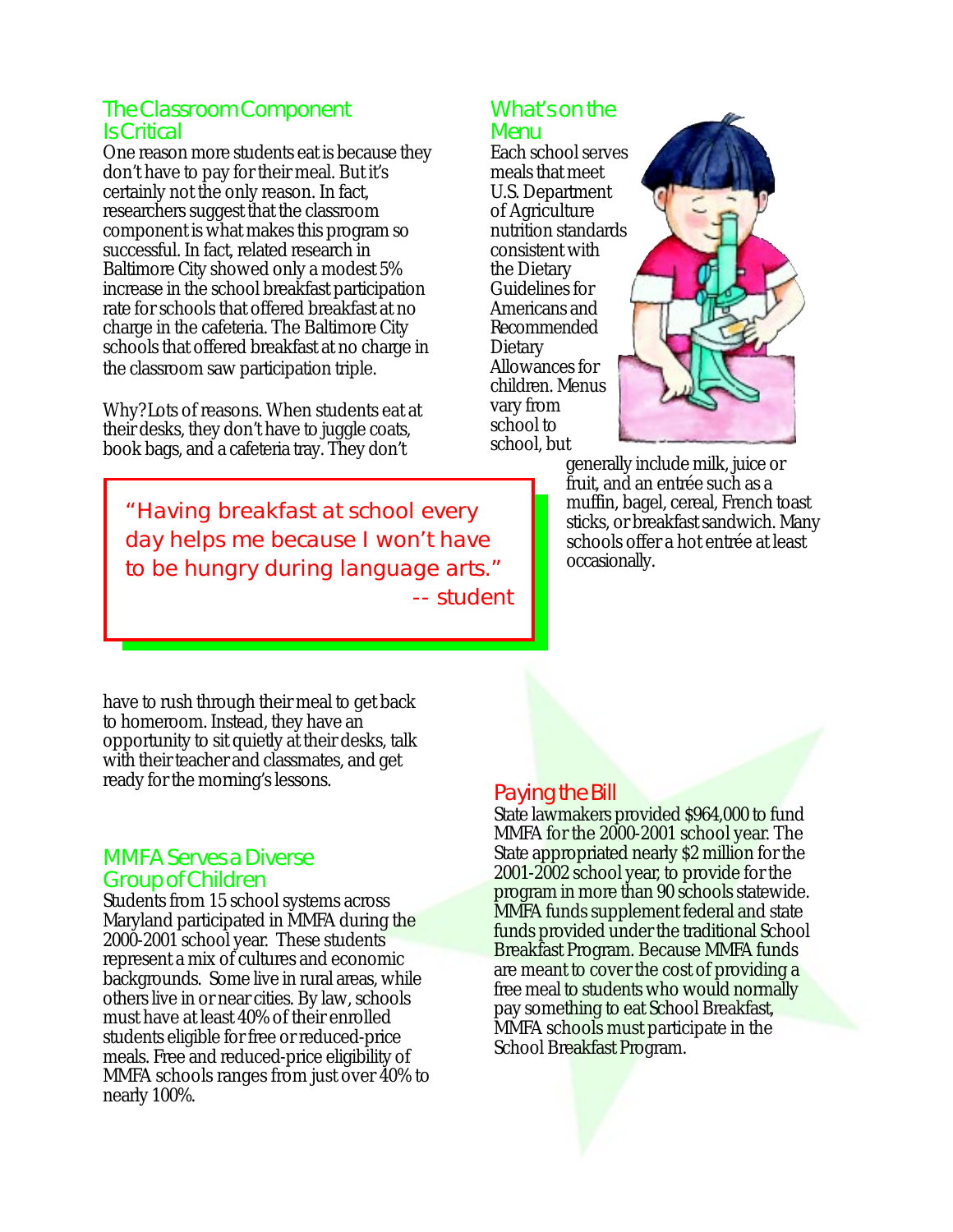## Related Research

Researchers continue to evaluate MMFA. Their findings will add to the growing body of evidence supporting the link between good nutrition and peak classroom performance.

 In 1981, Dr. Ernesto Pollitt determined in laboratory settings that students who did not eat breakfast could not complete simple tests as effectively as those who had. (Pollitt, E., Leibel, R.L., and Greenfield, D., *Brief Fasting, Stress, and Cognition in Children*. The American Journal of Clinical Nutrition, vol. 34, pp 1526-1533)

 In 1987, Meyers, Sampson, et. al. examined the effect of the School Breakfast Program on school performance of lowincome elementary school children in Massachusetts. Students who participated in the School Breakfast Program had significantly higher standardized test scores in reading and math and were absent and tardy less often. (Meyers, A. F. et al., 1989. *School Breakfast and School Performance*. American Journal of Diseases of Children, 143:1234-1239)

- A study done in Israel found that children who eat breakfast closer to class and testtaking time perform better on standardized tests than those who ate breakfast at home. (Vaisman, N. et al., 1996. *Effects of Breakfast Timing on the Cognitive Functions of Elementary School Students*, Archives of Pediatric and Adolescent Medicine, 150, 1089-1092)
- In 1998, Murphy and his colleagues reported on a study of 133 elementary students from Baltimore and Philadelphia whose schools had started universally free

school breakfast programs. Students who increased their breakfast participation showed significantly improved math grades, decreased absences and tardiness, and decreased behavioral and psychological problems. (Murphy, et al, *The Relationship of School Breakfast to Psychosocial andAcademic Functioning*. Archives of Pediatric and Adolescent Medicine, 152 889-907)

 A study conducted in Baltimore City found that schools offering classroom breakfast experienced dramatic increases in school breakfast participation, increased school attendance, and decreased tardiness. (The Abell Report, *Data From Abell Foundation Project Concludes: Changes in Student Breakfast Program will Increase Participation, Improve Performance*, February/ March 1998, vol. 11, no. 1)

 A three-year study of universal classroom breakfast in Minnesota resulted in an increase in participation from 12% to as high as 93%. Teachers reported increased student attention and fewer complaints about headaches and hunger. Administrators reported that school breakfast played a major role in the 40- 50% decline in discipline issues. Researchers also noted a general increase in composite math and reading percentile scores. (Minnesota Universal Breakfast Pilot Study, Final Report, Minnesota Department of Children, Families and Learning, 1997)

 The U.S. Department of Agriculture is providing free breakfast to students in six school districts across the country as part of a federal study of the link between a nutritious breakfast and learning.